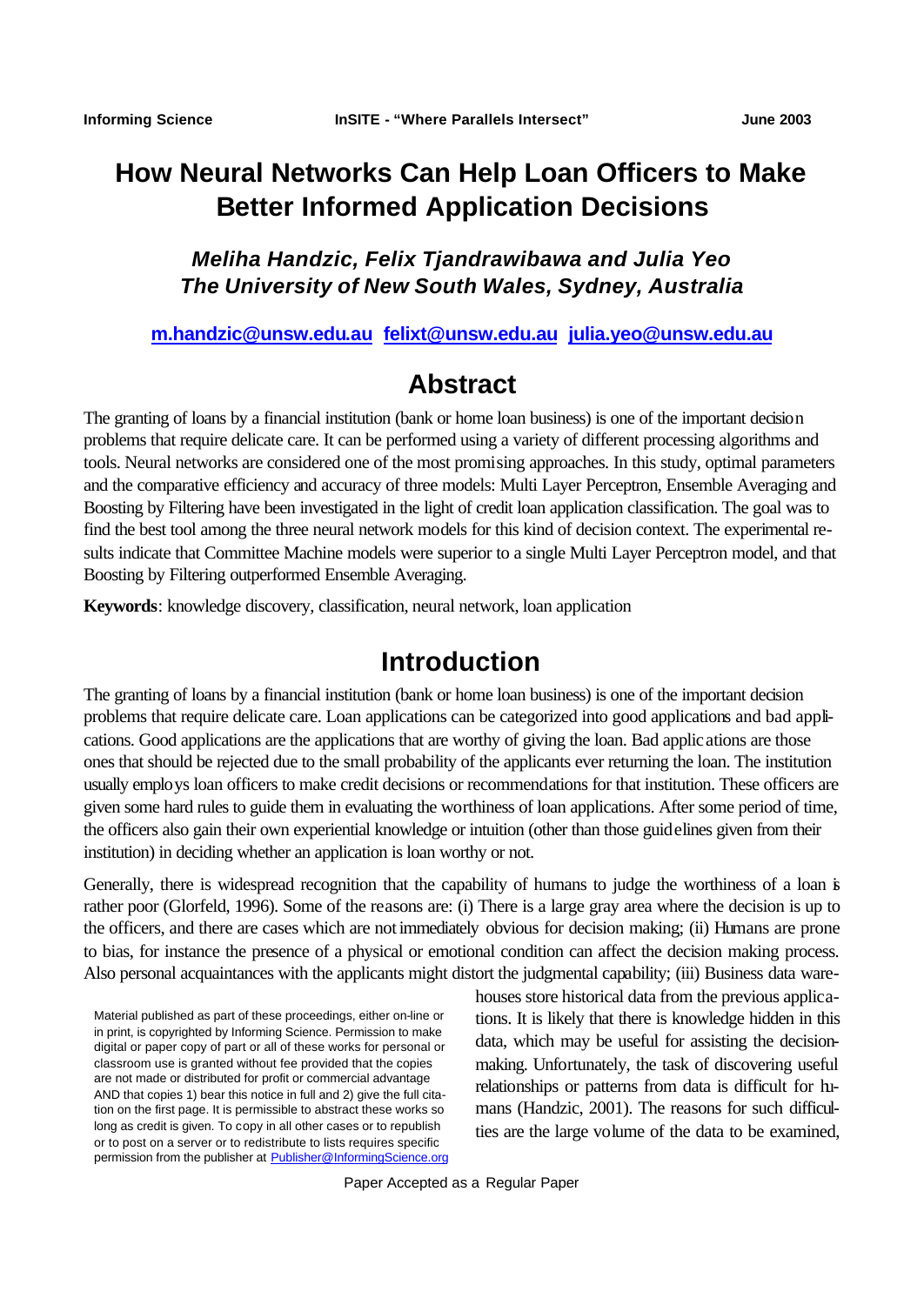and the nature of the relationships themselves that are not obvious.

Given the fact that humans are not good at evaluating loan applications, a knowledge discovery tool thus is needed to assist the decision maker to make decisions regarding loan applications. Knowledge discovery provides a variety of useful tools for discovering the non-obvious relationships in historical data, while ensuring those relationships discovered will generalize to the new/future data (Bigus, 1996; Marakas, 1999). This knowledge in the end can be used by the loan officers to assist them in rejecting or accepting applications. Past studies show that even the application of a simplistic linear discriminant technique in place of human judgment yields a significant, although still unsatisfactory increase in performance (Glorfeld, 1996).

Treating the nature of the loan application evaluation as a classification (Smith, 1999) and forecasting problem (Thomas, 1998), it is argued here that neural networks may be suitable as knowledge discovery tools for the task. Therefore, the main objectives of this study are: (i) To develop a robust knowledge discovery tool using neural network models that is both reliable and easy to build, and (ii) To compare the performance of the basic neural network model called Multi Layer Perceptron (MLP) with Committee Machine models (namely Ensemble Averaging and Boosting by Filtering) in scoring credit loan applications.

# **Literature Review**

## *Neural Networks*

The initial work on neural networks was motivated by the study on human brain and the idea of neurons as its building blocks. Artificial intelligence researchers introduced a computing neuron model (depicted in Figure 1.) to simulate the way neurons work in human brain. This model provided the basis for many later neural networks developments.

There are literally hundreds of neural network models available to use (FAQ, 2002). The combination of topology, learning paradigm and learning rules/algorithms define a particular neural network model. The topology can be in the form of feed forward, limited recurrent and fully recurrent networks. The learning paradigm can be classified as one of these: supervised, unsupervised and reinforcement. There are different learning algorithms for neural networks, for example: error correction learning, Hebbian learning, competitive learning and Boltzman



**Figure 1 Model of Computing Neuron**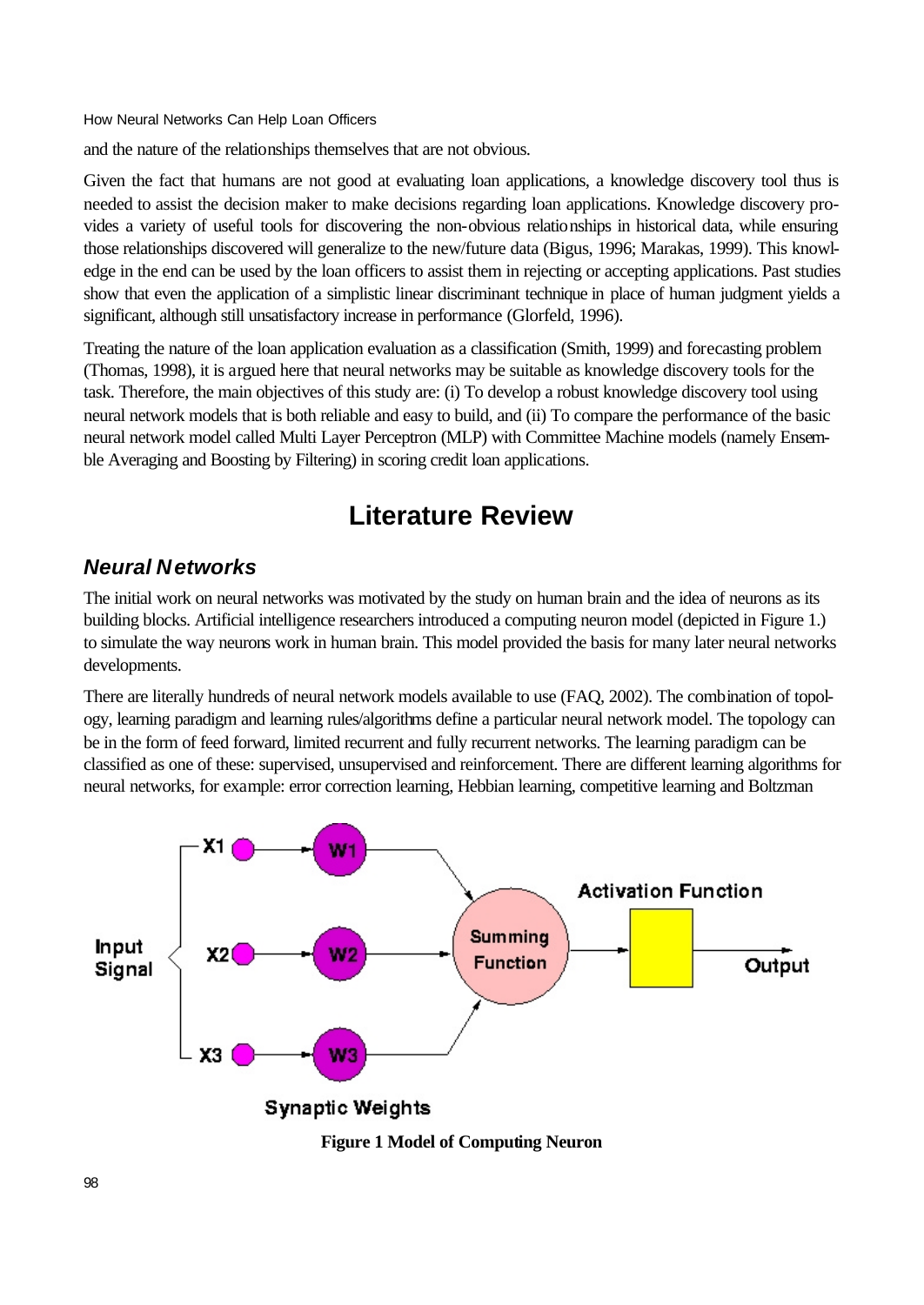learning. Back propagation method and Kohonen feature maps are most popular in knowledge discovery (Bigus, 1996).

The most important feature of neural networks is their ability to learn. Just like human brain, neural networks can learn by example and dynamically modify themselves to fit the data presented. Furthermore, neural models are also able to learn from very noisy, distorted, or incomplete sample data, which render other methods useless (Glorfeld, 1996). Because of this learning ability, neural networks are then seen as appropriate tools for knowledge discovery. Learning paradigms in neural networks are divided into 2 categories, supervised and unsupervised. With supervised learning, the model is provided with feedback so that it can learn from its mistakes and try not to repeat the same mistakes in the future. In the unsupervised learning, the neural network model is not given any prior training or feedback. Instead it is given real data from the beginning and will learn along the way.

Beside its ability to learn patterns, neural networks also have other useful properties and capabilities including: (i) Nonlinearity. A neural network, made up of an interconnection of non-linear neurons in it is not linear. Nonlinearity is an important property particularly if the input pattern is inherently nonlinear; (ii) Adaptivity. Neural networks have the ability to adapt their synaptic weights to changes in the surrounding environment. This is particularly useful when a neural network model is deployed in a non-stationary environment (an environment that changes with the time, for example a stock market price); and (iii) Generalization. This is perhaps the second most important feature besides learning. Generalization refers to the neural network producing appropriate outputs for inputs that were not encountered during training.

Despite the tremendous benefits offered by knowledge discovery for businesses, neural networks are not free from criticism. Most neural networks are of the "black box" kind. This means that the tool can only produce conclusions without explanations and justification of the reasons behind such conclusions. This makes accountability and reliability issues difficult to address. That is why one of the main interests in knowledge discovery research is to find ways to justify and to explain the knowledge discovery result. Other limitations concern the high computational requirements of neural networks, usually in the form of computer power and training time, and the scarcity of experts in the field, which makes some businesses avoid their use (Marakas, 1999).

Choosing which neural network model to use is not trivial. According to Bigus (1996), there are several criteria that can be followed in order to choose a suitable model. These criteria include data type and quantity, training requirements and functional requirements. Training requirements are mostly concerned with things such as: the tolerable training time and hardware demands for doing such training. Functional requirements are related to the learning function that is expected.

# *Credit Loan Evaluation*

Most of the research on the application of neural networks to credit loan evaluation problem has focused on Multi Layer Perceptron (MLP). The empirical results are mixed. While some studies reviewed here indicate that a neural network approach is better than other techniques (Nittis et al. 1998, Malhorta et al. 2001), other studies suggest otherwise (Galindo et al. 1997, Desai et al. 1997, Yobas et al. 1997). This makes it hard to draw any general conclusions that would guide practice. The tendency for different experts to argue that they have the best model, whatever model that is, makes this problem even harder (Thomas 1998).

On a positive side, some studies reinforce Glorfeld's (1996) claim that human performance can be outperformed by simple statistical methods. Nittis et al. (1998) used a neural network as a second level filter by supplying it with data that already had been approved by loan officers. Their experiments show that the neural network developed was reliable enough to be the first level filter (replacing loan officers) with only a few cases needing human intervention. Furthermore, Malhorta et al (2001) discovered a marginal advantage using neural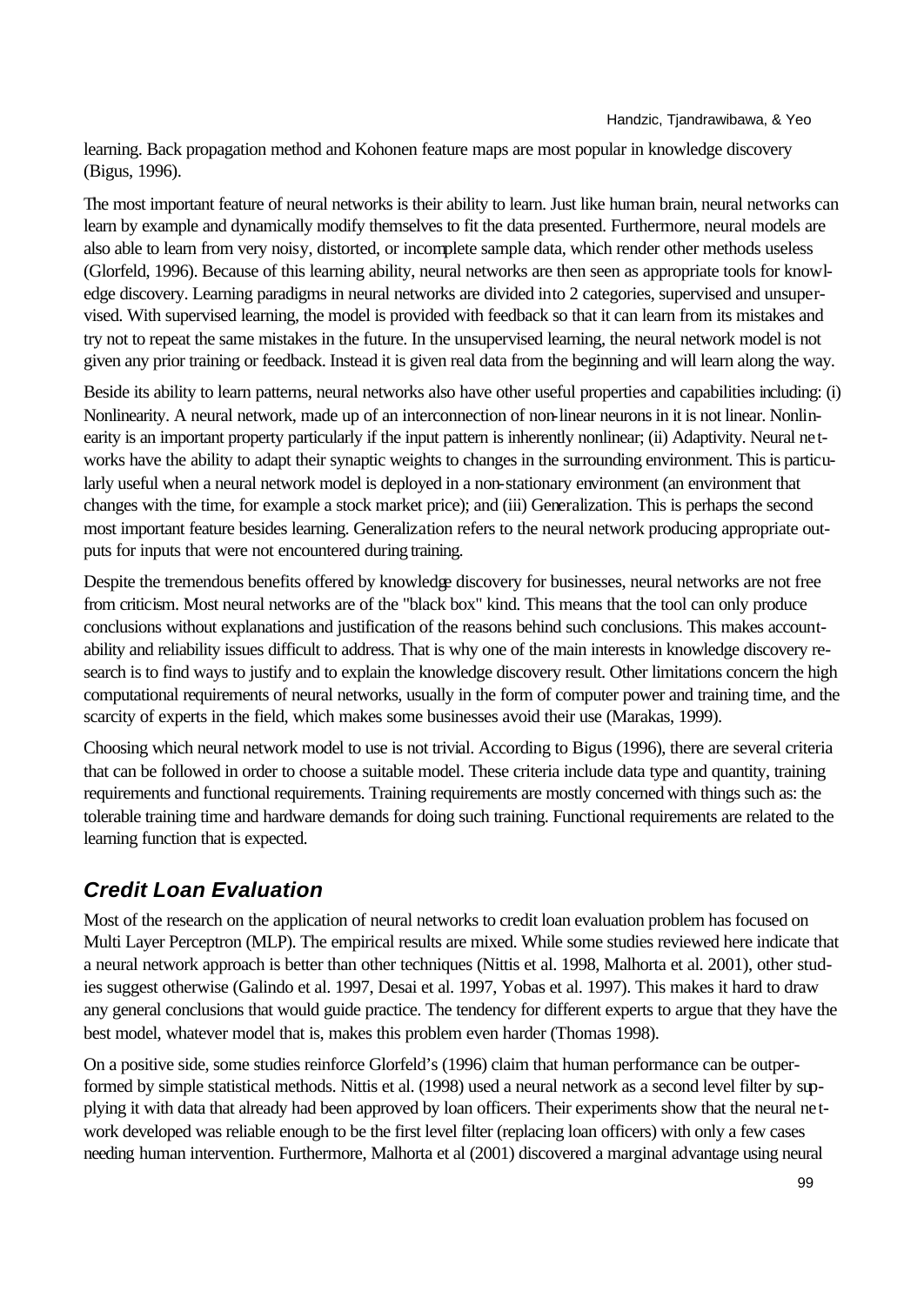networks over discriminant analysis in classifying consumer loans, but the overwhelmingly convincing consistency of neural networks. Also, neural networks outperformed discriminant analysis in recognizing "bad" applications.

In contrast, several studies reported somewhat inferior performance of neural networks compared to other models or found no significant advantage. Galindo et al. (1997) in their empirical study examined 4 different techniques: classification and regression trees (CART), neural network models, k-nearest neighbor and Probi. Neural network models came second after CART in their experimental results. However, the difference in performance between them was small. Desai et al. (1997) concluded that the neural network (feedforward model) involved did not significantly outperform the conventional techniques because the most appropriate variants of the techniques were not used. Yobas et al. (1997) came to a similar conclusion with respect to credit card applications.

Although this review shows that neural networks may not always be the best possible tool for loan application evaluation, it also reveals that it has never been more than marginally outperformed by other methods. The reasons why neural networks do not always come out as a winner is these comparison studies are: (i) The most appropriate variants of neural network are not used (Desai et a. 1997). There is still a wide variety of neural network models that have not been tested against the loan application problem; (ii) The studies reviewed above each used different data. For example, Galindo et al. (1997) used 24 attributes and 4000 instances, while Malhorta et al. (2001) used data with 6 attributes and 700 instances. The characteristics of the data, for example number of attributes and the distribution of the data, are all important as they affect the performance of the developing neural network.

## *Research Objectives*

Based on the above review and discussion, this study was set to investigate, on the same collection of real loan data, the comparative performance of two different Committee Machine models and the basic Multi Layer Perceptron. Ensemble Averaging was suggested to be successful in reducing bias and variance of a single expert model (Perrone, 1993; Volker 2001). Similarly, Boosting by Filtering was proposed to boost learners' performance by enabling individual experts to learn from others' mistakes (Shapire 1990, Haykin 1999). While it was expected that both committee machines would perform reasonably well in loan application evaluation, no prior empirical research was done to establish this.

The current study was carried out in two stages. First, a common MLP model was built and tested for predicting worthiness of loan applications. Then, based on the MLP model built, the study concentrated on developing and testing two static committee machine models, Ensemble Averaging and Boosting by Filtering, to see how much improvement they would provide over MLP. These two models were chosen among other static committee machine models because they were both easy to implement and had the theoretical potential to improve performance over MLP.

# **Research Method**

## *KDD Tool Design Overview*

The knowledge discovery tool built in this research project consists of 5 files, each representing a class on its own. The relation of these classes can be seen on the simplified Unified Modeling Language (UML) diagram shown in Figure 2. Briefly, MLP implementation was built upon two main modules, BPNN and mlp. BPNN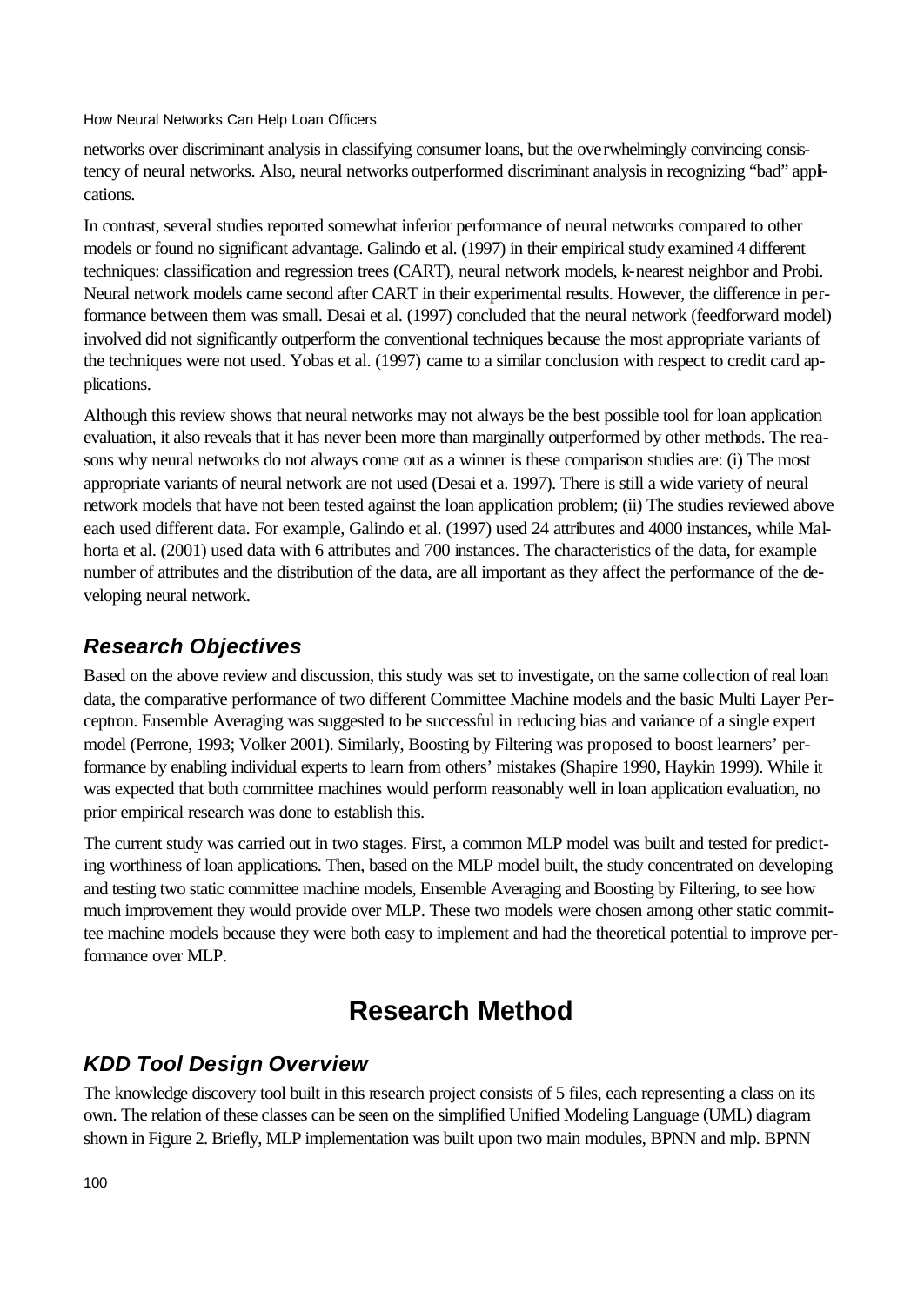Handzic, Tjandrawibawa, & Yeo

provides backpropagation algorithm that is then used by mlp. NeuralGUI is an extension of MLP implementation, providing a user with graphical interaction with the program. Committee and boosting modules represent the committee machines implementation. They use MLPs as experts.

In designing the tool, the following considerations had to be taken into account. An MLP with 1 output neuron can produce 2 different results (binary decision: 0 or 1). Combined with two expected results, bad application and good application, we can have four different



Multi Layer Perceptron Implementation

Committee Machines Implementations

**Figure 2 Knowledge Discove ry Tool Structure**

combinations of possible prediction result. Thus, result of classification can be divided into 4 possible outcomes: (i) Negative correctly classified result, the network is rejecting a bad application; (ii) Negative incorrectly classified result, the network is accepting a bad application; (iii) Positive correctly classified result, the network is accepting a good application; and (iv) Positive incorrectly classified result, the network is rejecting a good application.

From these four, we argue that the most important one is the negative misclassified application (highlighted in Table 1). Negative data (that is non-loan worthy application) that is misclassified as loan worthy has a more damaging impact than the other types of misclassification. If negative data is misclassified, that means, the bank is losing money due to granting loans to wrong applicants. Thus, our experiments were focused on this set of misclassifications and trying to improve the performance of the neural net model in this particular area. However, it is important to recognize that in achieving low error on classifying negative data, there is a cost to pay. There is a trade off between pursuing best performance on negative misclassified data and pursuing the best performance on all data. That is, in trying to improve the network performance in identifying the negative data, the performance on positive data is going to be worsened.

### **Multi layer perceptron implementation**

As mentioned earlier, the first step in this investigative study involved building and testing of the performance of

|                                     | Results  | <b>Application Outcome</b> |
|-------------------------------------|----------|----------------------------|
| <b>Output Neuron Genera-</b><br>tor | Positive | Good application           |
|                                     |          | Bad application            |
|                                     | Negative | Good Application           |
|                                     |          | <b>Bad Application</b>     |

| Table 1: Result of Loan Classification |  |
|----------------------------------------|--|
|----------------------------------------|--|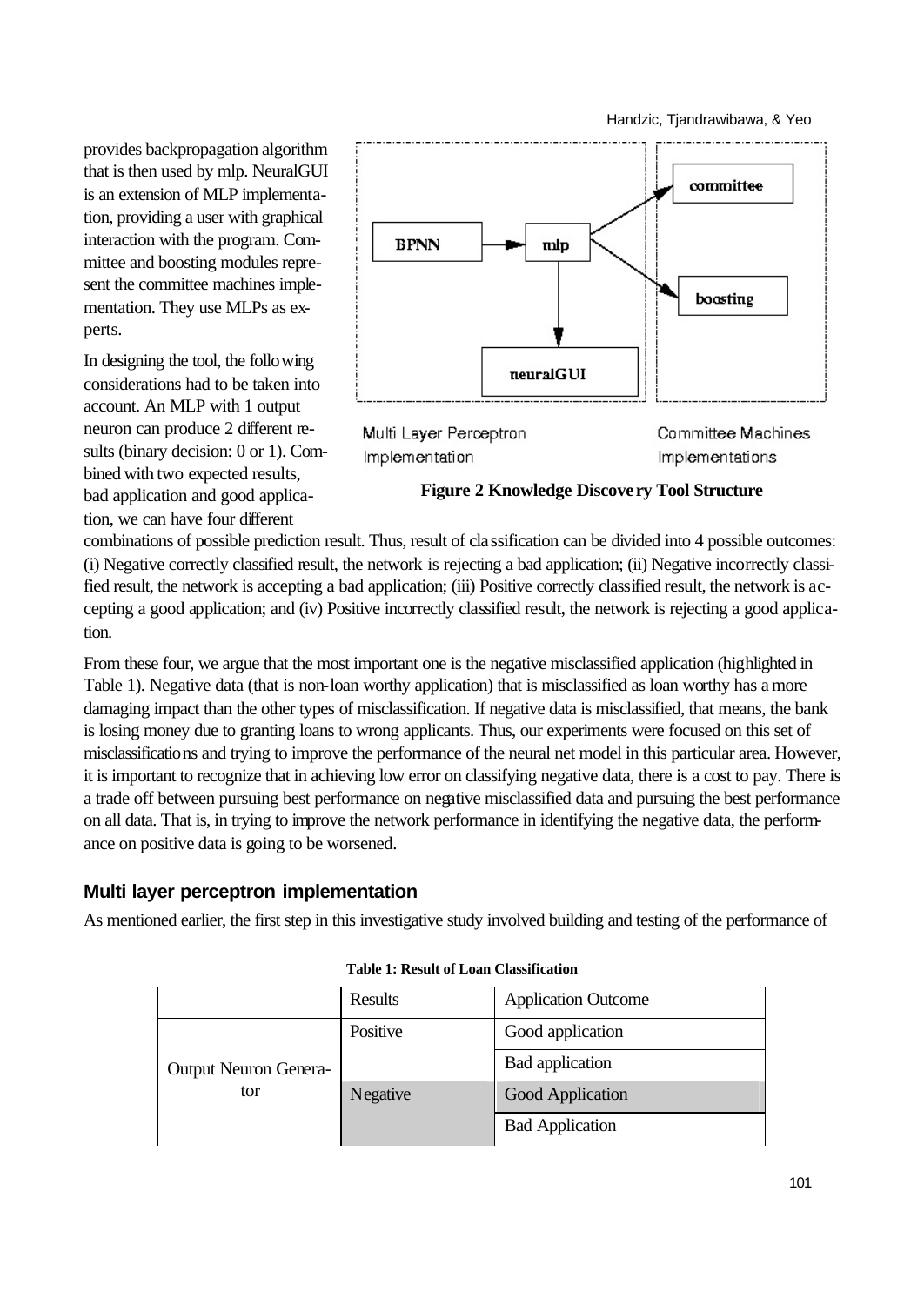the most widely used neural network model called Multi Layer Perceptron (MLP) in dealing with credit loan applications. The result of this MLP implementation served as the base for later implementations of combined neural networks.

The design of the MLP module was an adaptation from Tom Mitchell's MLP suite (Mitchell, 1997). BPNN class provided the functionality of backpropagation algorithm, while mlp class provided an interface to integrate these functionalities with the functionalities found in Data module. As the backpropagation learning algorithm requires randomization of initial weights, it was necessary to provide some sort of randomization methods in the program. This was done in such a way to allow the seed to be determined by the user. It is important to notice that, the ability to set the seed and thus control the initial weights for the network is necessary for reproducing the experiment. Without having the mechanism of reproducing a set of random numbers every time, it would be difficult to compare changes between experiments.

As explained before, the study was conducted with the goal to find a balance in performance trade off. To achieve the desired performance balance, two threshold variables were included in the program, namely a maximum tolerable error percentage on all data and on negative data. These two thresholds provided an early stopping point for training. Finally, to assist with the experiment, a Graphical User Interface (GUI) was also provided. Most commercial knowledge discovery software has GUIs to assist the user of the system. As this project was trying to build a knowledge discovery tool that was not only robust but also user-friendly, a simple GUI was thus implemented. The GUI makes it easier for the user to test the constructed neural network model, and the parameters of MLP can be easily set using the GUI.

### **Ensemble averaging implementation**

Ensemble Averaging was implemented as a combination of several experts, where the individual experts combined were MLPs developed in the earlier stage of the study. Appropriate program modules were built to store and read user specifications, to add an arbitrary number of experts, to train experts and to combine their assessments. For evaluating a loan application, each expert produces its own assessment on the particular application, and then the combiner takes the average from these assessments to make the final assessment on the loan application.

### **Boosting by filtering implementation**

Boosting by Filtering was implemented using a simplified version of the boosting algorithm described by Haykin (1999). The simplified algorithm differs from the original in choosing the training data for the second expert. In the original algorithm, the first expert keeps on discarding training instances until it finds the instance suitable for training the second expert and then the process is repeated until sufficient number of training instances are reached. In the simplified version, the first expert only needs one pass to gather the necessary instances for training the second expert, and it is done by adding instances from the same set until the set has no more instances.

# *Experimental Data*

In relation to loan application evaluation, the information that is regarded as important (Thomas, 1998) includes: (i) The character of the applicant, credit history of the applicant and his/her family is certainly helpful; (ii) The capital, this identifies how much money is being asked by the applicant; (iii) The collateral, this refers to what things that the applicant willing to put up from his/her own resources; (iv) The capacity, the applicant's repaying ability is one of the most crucial factors, this information can be in the form of how much income does he/she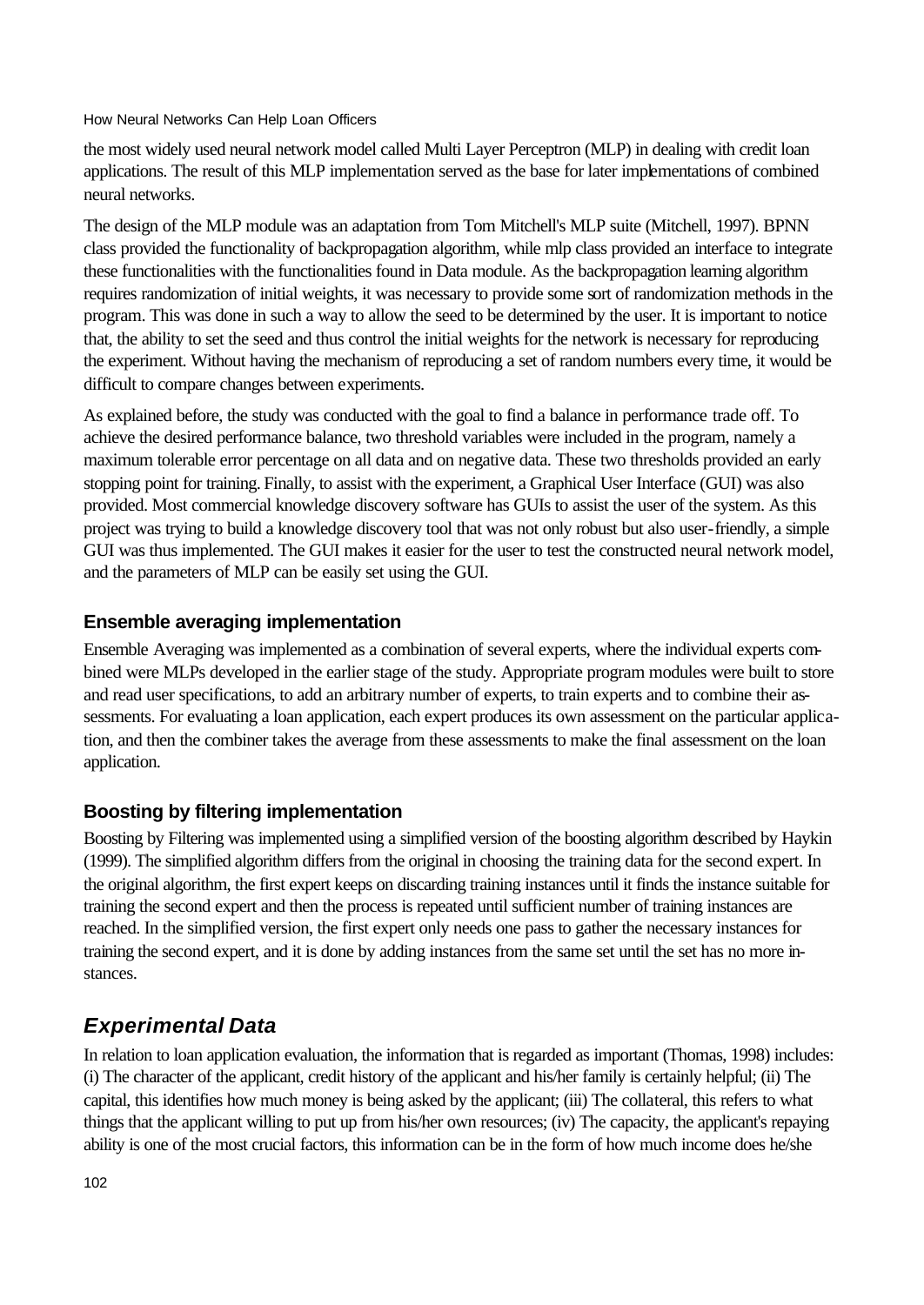earn, how many jobs does he/she have or how long has he/she been working in their job; and (v) The condition of current economic market.

The actual data used for this study was taken from the UCI Repository; this data is publicly available and can be accessed from the URL: ftp://ftp.ics.uci.edu/pub/machine-learning-databases/credit-screening. The data set was compiled by Chiharo Sano and was generated in accordance to input from a Japanese company that grants credit. All attribute names and values were changed to meaningless symbols to protect confidentiality within the data. However, it was expected that most of the important information (as described earlier) was included in the data set. The last column/attribute was the outcome of the application. If it was "+", that meant the application was a good application. On the other hand, the "-" sign indicated that the application was a bad one. The data set had a total of 690 instances. Of these, 307 instances (44.5%) were good applications, where 383 (55.5%) instances were bad applications. In addition, 37 instances, that is, 5% had one or more missing attribute values.

#### **Data pre-processing**

Data pre-processing is the first step of the knowledge discovery process. In this step, data in the data warehouse was preprocessed and then fed to the knowledge discovery tool. Since neural network models only accept discrete or continuous numerical values, categorical data is needed to translate into numerical values for it to be utilized by the neural network models. This was done using the 1-out-of-N encoding technique (Smith, 1999). The numerical data needs to be normalized in order for it to be used by the neural network. Normalization in this case meant dividing an input vector with a norm of the vector. It is a common practice to normalize the input of MLP model to the range of 0 to 1, but there are cases when scaling the inputs to the range of -1 to 1 is a considerably better option (FAQ, 2002). The normalization used in this project is called rescaling, and was done by finding the maximum value of particular numerical attributes and then dividing each of the instances of the attribute by this maximum.

As mentioned earlier, the data set contained 37 instances with one or more missing attribute values. This is sometimes referred to as the noise in the data. Since neural networks have been known for their capacity to handle noisy data, these instances were included as valid cases in the current investigation. The historical data for loan applications after being preprocessed was stored in a file. A data structure was needed to represent the information stored in this file during the running of the program. The data structure was described in the Data module. The Data class encapsulated the application data in the form of lists of values in a Data object. The data object also stored other information such as the number of negative applications, the number of instances etc.

To prevent the MLP model becoming biased towards the data set used for training, a data partitioning technique was used. The commonly used technique is called cross validation. It is basically an approach where the input data is divided into two sets; one set is used for training the MLP model as can be referred as the training set. The rest is for validating the performance of the model; this is called the test set. Training set is used for the model to converge to an empirical optimal, and the other set is used to decide when to terminate the convergence process (Perrone, 1993). This study applied 50:50 divisions (346 for training set and 344 for data set). Both training and test sets contained half negative data and half positive data. The training set having at least half of all its data negative allowed the network to learn to classify the negative data properly (Smith, 1999). The special program module provided a function to create two sets that had equal percentage of negative data.

As is often the case with many boosting algorithms, a method to apply random sampling was required. The samples were generated from the list from which the Data object was created. The sample was taken with replacement, thus in the resulting set, duplicates were possible. Finally, an appropriate method was provided to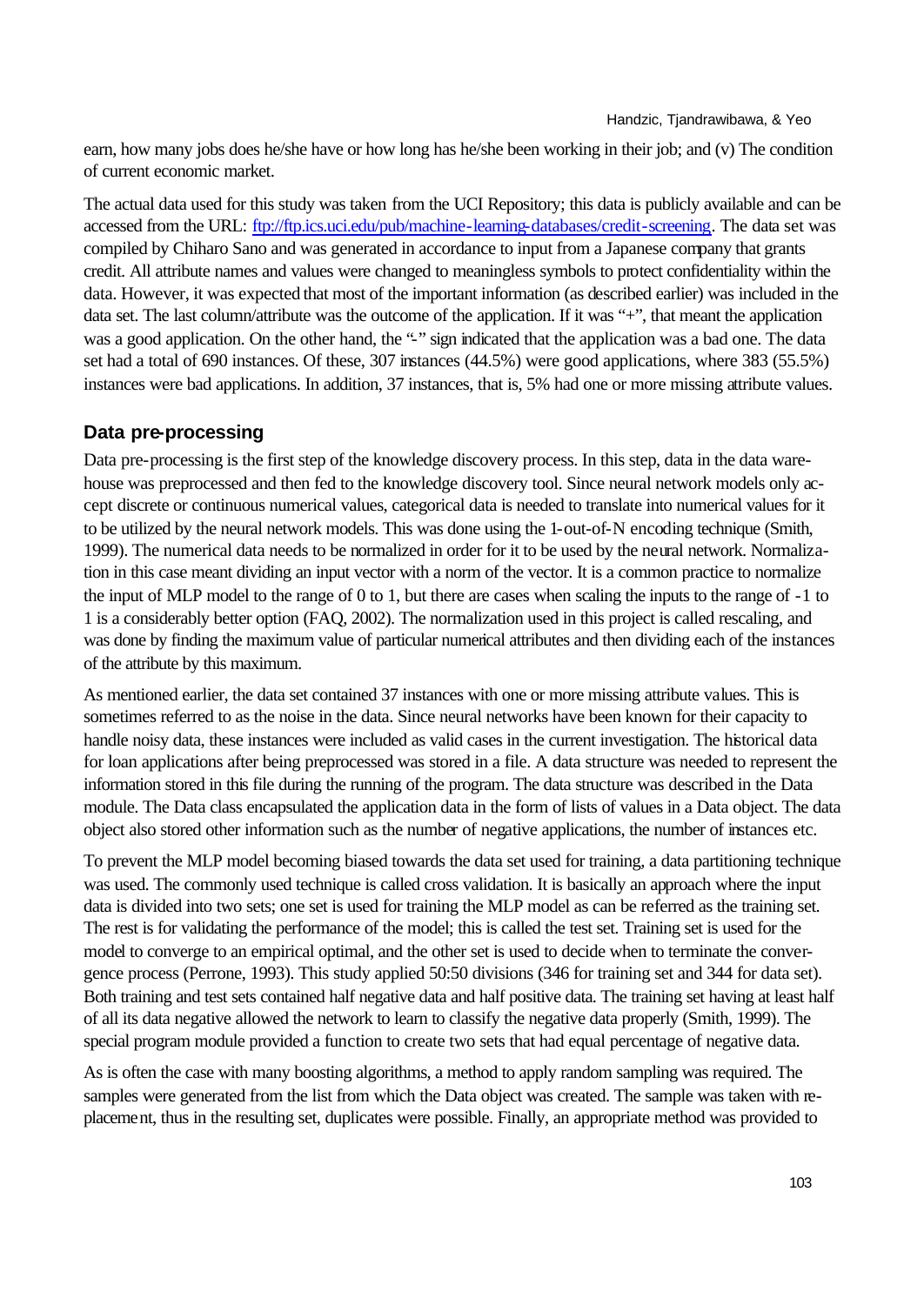produce statistical information on a data column. This information consisted of the sum of all the column values, average values, maximum and minimum values and was used during the preprocessing of the data.

# **Experimental Results**

# *Optimal MLP Parameters*

Finding the best parameters for MLP model is a crucial issue. The optimal MLP would have a combination of parameters that minimize the classification error. The goal of the MLP experiments therefore was to find these combination parameters that were best for evaluating loan applications. In determining optimal MLP parameters, average values from a series of repeated experiments were used. Taking the average results is an approach applied to lessen the instability inherited by the MLP model.

#### **Number of hidden neurons**

The aim of the first series of experiments was to find the number of hidden neurons needed for the network to be able to evaluate loan applications with the highest accuracy possible given a fixed number of training epochs. The experiments started by using one hidden neuron, then the number of hidden neurons was increased until the performance improvement was no longer observed. For each experiment, six runs of the network were used; each run had different weight initialization. The result of a particular experiment was the average from the runs. A run was finished when the training epochs reached 500.

An MLP with 15 hidden neurons had the best performance compared to other numbers of hidden neurons. The study found that the network reached its peak performance when 15 hidden neurons were used and then the network suffered a decrease in performance when more hidden neurons were added. This result confirms the theory that having too many or too few neurons in a hidden layer can have a negative effect on the network performance.

### **Weight initialization**

The next series of experiments was conducted to test the extent of performance variations due to weight initialization. In theory, the variations of initial weights will result in variations in network performance. Ten experiments were conducted, each using MLP with different weight initializations. These experiments were measuring the number of training periods needed to reach a desired error percentage.

From the 10 experiments conducted, one of the networks was unable to meet the thresholds after 1500 epochs, while the other 9 were able to do so with an average of 716.4 epochs. From this finding, the significance of weight initialization is apparent. A network with bad weight initialization results in slower converge (more training epochs are needed); in fact there is no guarantee that this network will converge at all to the performance thresholds. Despite this, the chance of a network in getting the "wrong" weights initialization is quite small (1 out of 10 in this experiment). Our results confirm Smith's (1999) finding that the effect of weight initialization for most applications is not significant.

#### **Momentum**

The aim of the momentum experiments was to find momentum that effectively helps the network to avoid local minima and speed up the convergence. For each experiment there were five runs, each run with different weight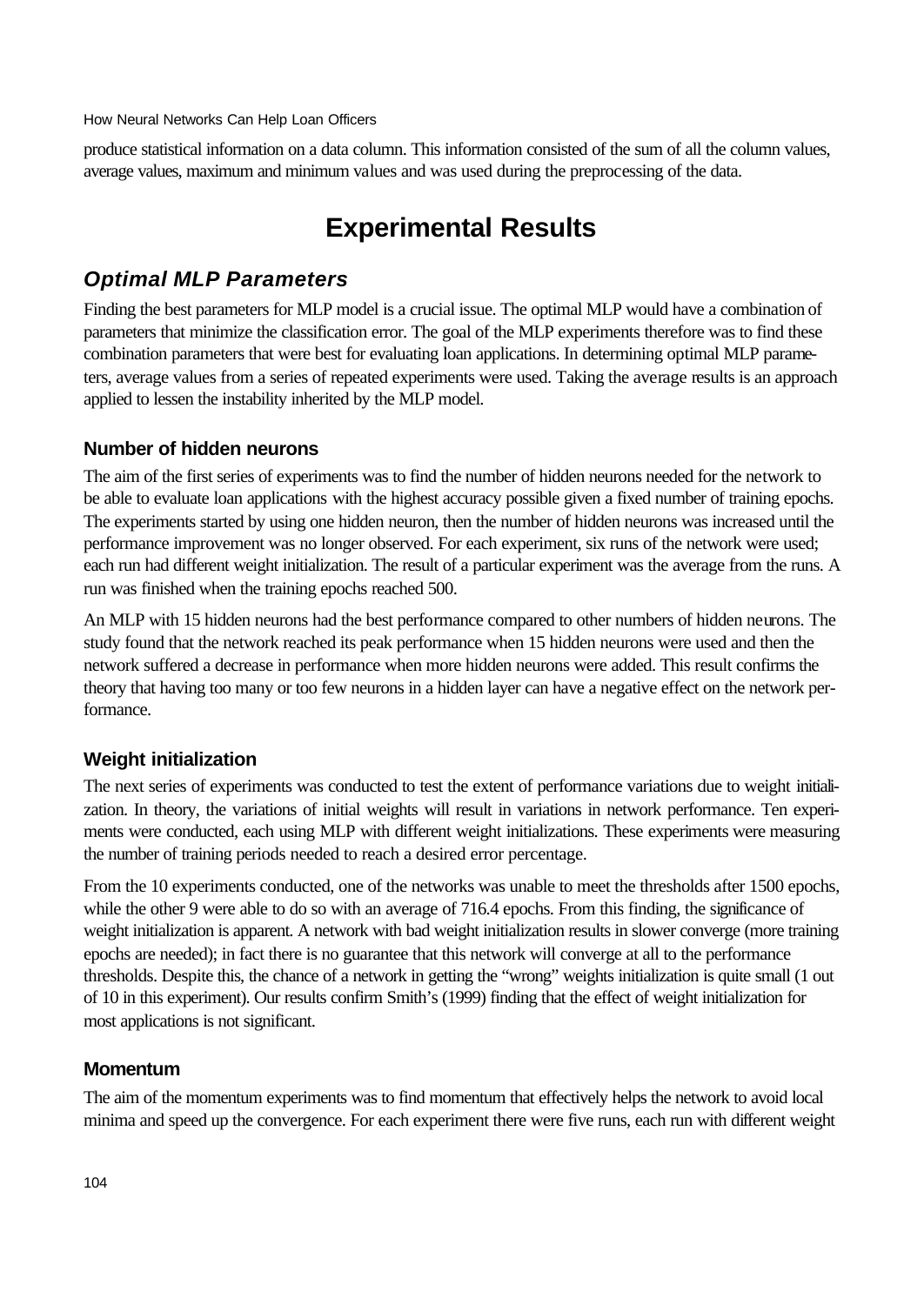initialization. With the error threshold set on, a network would terminate training when the error percentage falls below the threshold, or when after 1000 epochs the network was still unable to reach the desired performance.

The results indicate that having a momentum value in the range between 0.6 and 0.7 contributed to speeding up the network's pace of learning. When momentum was set to 0.8, few runs were unable to meet the thresholds after 1000 epochs. For the rest of experiments 0.6 was used as an optimal value. Setting the momentum to above 0.7 makes the network too volatile causing it to fail to descend to better minima.

| <b>Parameters</b>              | Value |
|--------------------------------|-------|
| Number of Data in Training Set | 346   |
| Number of Data in Test Set     | 344   |
| Number of Hidden Neurons       | 15    |
| Seed                           |       |
| <b>Learning Rate</b>           | 0.2   |
| Momentum                       | 0.6   |
| Training epochs                | 1000  |

**Table 2 Optimal MLP Configuration**

#### **Learning rate**

Several experiments were carried out to find a learning rate that effectively controls the extent of weight modification during training epochs. For each experiment, there were six runs of the network. Then the average epochs needed to reach the desired threshold value were calculated. If after 1000 epochs, the network is still unable to reach the desired performance, the training would be stopped.

The results shows a somewhat non-linear behavior of the impact of learning rate on performance, hence it is difficult to find a general trend. In later experiments (after experimenting with a learning rate of 0.5), some of the experiments did not converge within the 1000 epochs. Interestingly, some earlier research using a learning rate greater than 0.5 produced networks which required 150 training epochs. This suggests that a learning rate greater than 0.5 causes the network to have volatile performance, hence for loan application problem it is desirable to use a learning rate lower than 0.5. For the rest of this study the learning rate was set at 0.2. This value was chosen as it is close to what commercial neural network packages use (Smith, 1999). Given the above justifications for choosing the parameters for MLP model, an optimal configuration is presented in Table 2.

## *Credit Scoring Performance*

After determining the optimal parameter combination for the MLP model, the next step was to determine its credit scoring performance and compare it with that of the two committee machines. The credit scoring performance of all three models was measured against the test data and was evaluated in terms of their accuracy and speed.

Two measures of accuracy used were percentage error on negative data and percentage error on all data. These metrics were used to assess the ability of the network to reduce error. Percentage error on negative data measures misclassified negative data against the number of negative data in the set. Percentage error on all data measures misclassified data (both positive and negative) against the number of all data in the set.

The two measures of speed were number of epochs and training time. These metrics were used to assess how fast the network could learn, and also how much training was needed for the network to perform according to the training requirements. The results are as follows.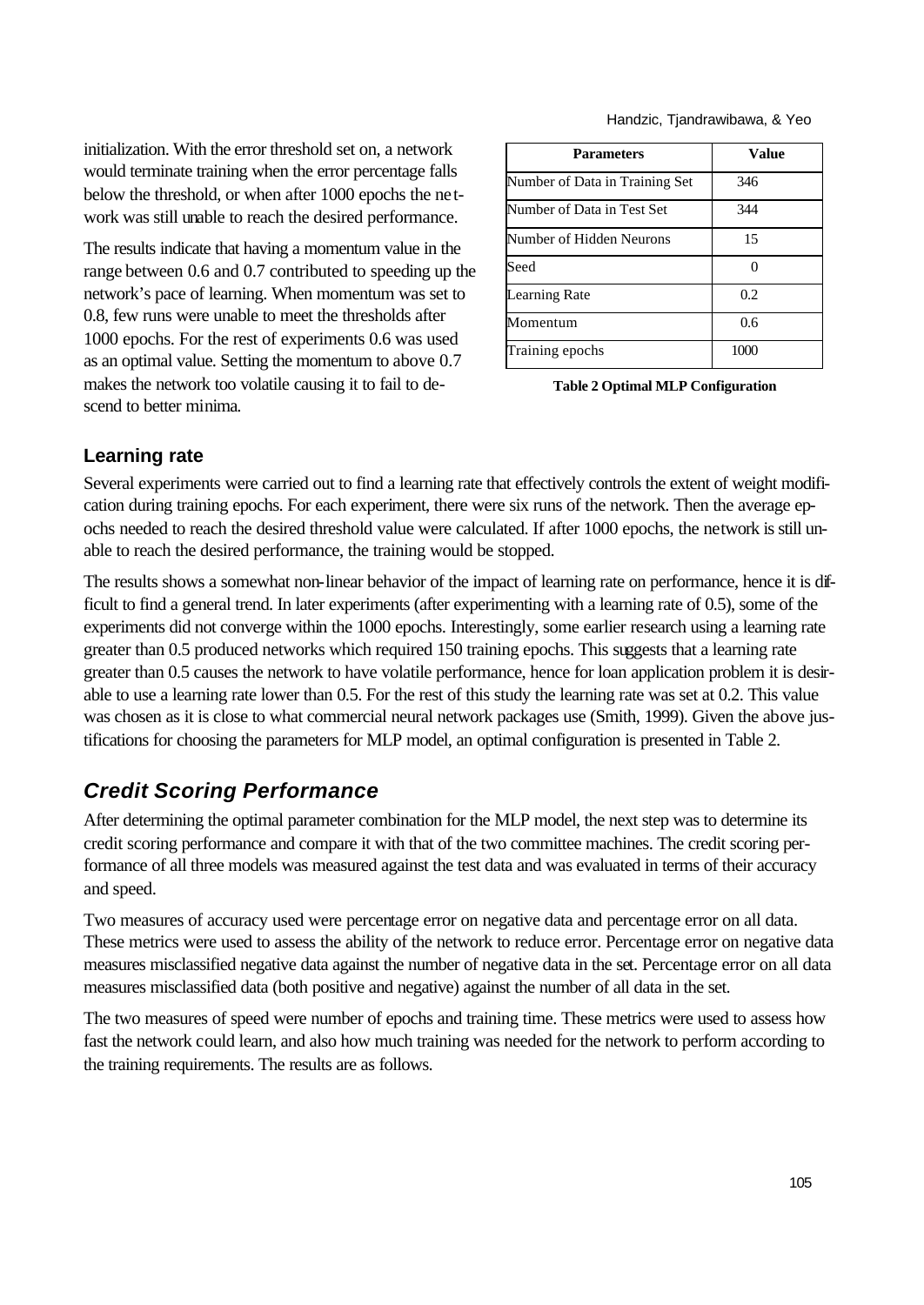### **MLP results**

The combination of parameters presented in Table 1, provided us with an MLP model that is customized for predicting bad loans, and at the same time performance in predicting or classifying other classes of loan applications is not overly sacrificed.. The test results indicate that the average percentage errors achieved by MLP were 1.81% on negative data and 2.38% on all data. This was achieved in less than 1000 epochs (600) and in a short training time (13 sec). These results are better than Smith (1997) whose experiment produced MLP that was able to classify bad applications correctly 46.7% of the time and good applications 90.9% of the time.

### **Ensemble averaging results**

A static committee machine model called Ensemble Averaging was the subject of the following experiment. It is argued that ensemble averaging brings stability in performance. Different weights can lead to better or worse performance and ensemble averaging compromises the two extremes by lessening the effect of choosing "wrong" weight combinations. It has been proven to be able to enhance MLP performance in other applications, like medical reports. The purpose of the current study was to find out the degree of improvement that Ensemble Averaging could provide over MLP in the context of loan application evaluation. The committee machine was built upon the ten experts from MLP experiments. The combiner program used simple voting for combining the results from these experts. As a committee, the model achieved 1.73% error on negative data, and 2.06% on all data. However, it came at the cost of increased training time (245 sec).

### **Boosting by filtering results**

To test the performance of the Boosting by Filtering committee machine in classifying loan applications, three experts were used. Each of the experts was MLP with optimum configuration based on the result from MLP experiments. Each expert was trained with 500 epochs. The first expert on average produced 278 training instances for the second expert. The first and second expert together on average produced 38 training instances for the third expert. This shows that there were roughly 38 cases that were hard to classify and the third expert concentrated on these cases. The average performance of Boosting by Filtering indicated small error scores of 1.32% on negative data and 1.65% on all data within a reasonable training time (32 sec).

### **Comparative performance analysis**

The overall results of the study are presented in Table 3 and clearly suggest that MLP performance in classifying loan applications can be further improved by committee machines models. In particular, Ensemble Averaging

| <b>Neural</b><br><b>Network</b><br>Model       | <b>Number</b><br>of<br><b>Epochs</b> | Percentage<br>Error on<br><b>Negative Data</b> | Percentage<br>Error on<br><b>All Data</b> | Average<br><b>Training</b><br>Time |
|------------------------------------------------|--------------------------------------|------------------------------------------------|-------------------------------------------|------------------------------------|
| Multi<br>Layer<br>Perceptron                   | 600                                  | 1.81 %                                         | 2.38 %                                    | $13 \text{ sec}$                   |
| Ensemble Aver-<br>aging<br>$(10$ MLPs)         | 6800                                 | 1.73 %                                         | $2.06\%$                                  | $245 \text{ sec}$                  |
| Boosting by<br>Filtering<br>$(3 \text{ MLPs})$ | 1500                                 | 1.32 %                                         | 1.65%                                     | $32 \text{ sec}$                   |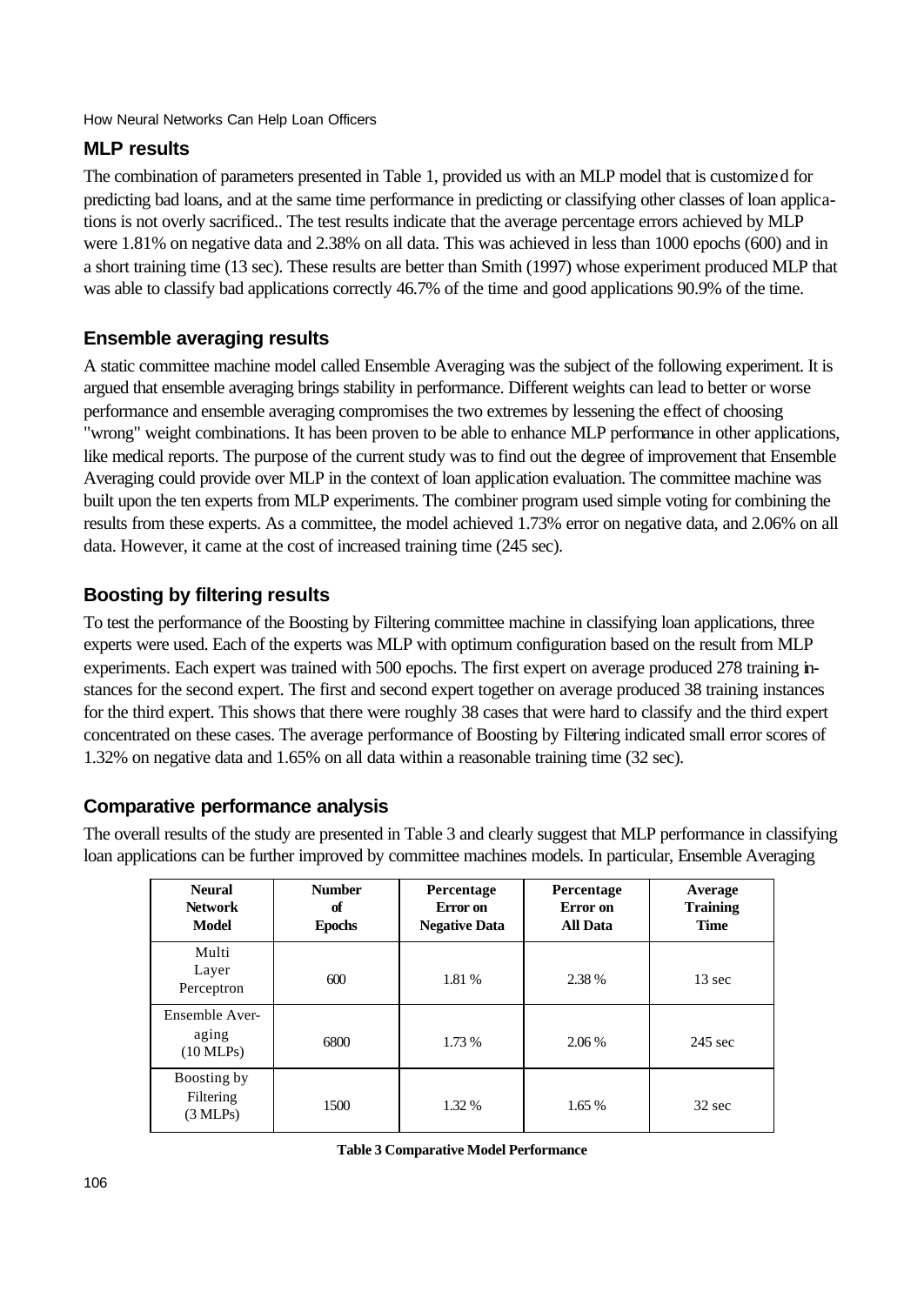has been shown to be able to reduce the percentage error due to the bias-variance problem inherited by MLP model. However, on average, the improvement ensemble averaging brings on negative data classification is not great. This is evidenced by marginal 0.09% improvement on negative data. The performance on all data was more convincing with 0.32% improvement. While ensemble averaging was able to produce lower percentage errors, it did so at the cost of training time, as evident in the training time for this model compared to other models.

Furthermore, the results indicate that Boosting by filtering outperformed other models in this study. It was able to improve the performance of MLP model by 0.49% on negative data and 0.73% on all data. The boosting by filtering committee machine was the best performer in this experiment, in that it was able to produce the least percentage error. This was done at a comparatively low training time cost.

Overall, the small percentage error produced by neural network models in this experiment (1.32% - 1.81% average percentage error on negative data and 1.65%-2.38% average percentage error on all data) confirms that neural network models are well suited for loan application evaluation. The boosting by filtering committee machine shows that training different experts on hard to classify applications brings a significant performance improvement. Boosting by filtering also shows that these performance improvements can be achieved at a low cost (less training time and computational cost).

# **Conclusion**

This research project was concerned with the development and experimentation of a knowledge discovery tool using neural network models in relation to loan application evaluation. Given the short time available to do the project, a knowledge discovery tool has been built, the tool consisting of 3 neural network models: a Multi Layer Perceptron, an Ensemble Averaging committee machine and a Boosting by Filtering committee machine. The tool was tailored for loan applications evaluation. The experimental results confirm that committee machines are able to perform in superior manner compared to MLP, with Boosting by Filtering outperforming the Ensemble Averaging model. With their high accuracy in classifying loan applications, all neural network models implemented in this project, can certainly be helpful for the decision making process. However, more trust is necessary before neural networks can gain broader acceptance in business world.

Despite interesting findings, the study faced some limitations. The main difficulty was in determining the best possible set of model parameters. For instance, the model requires foundational knowledge of consumer behavior to be factored in. Neural network models have a very high degree of freedom. What this means is that there is a wide range of different combinations of parameters that can affect the performance of a particular network. This causes difficulties because there are still no really fixed and justified ways to set the values of parameters, so it is expected that the user, the company or the decision making team will need a period time to find the most suitable or near perfect parameters of any given neural network model. Future studies could include longitudinal studies of 'successful' loan applications so as to analyze the factors of repayment success. Also, it would be interesting to conduct a comparative study of positive data misclassified as bad application versus negative data misclassified as good application.

A newly developed genetic algorithm has been proposed to be a solution for parameter selection problem. Integrating such elements into the knowledge discovery tool should enhance the performance of the tool (Marakas, 1999). Furthermore, a genetic algorithm may improve the efficiency of the knowledge discovery tool as it should provide an automated procedure to find better parameter selections. In addition, providing a visualization component to obtain a more sophisticated Graphical User Interface (GUI) would be a useful thing to pursue, as it would provide the decision maker with a greater justification of network performance. The explanatory capabil-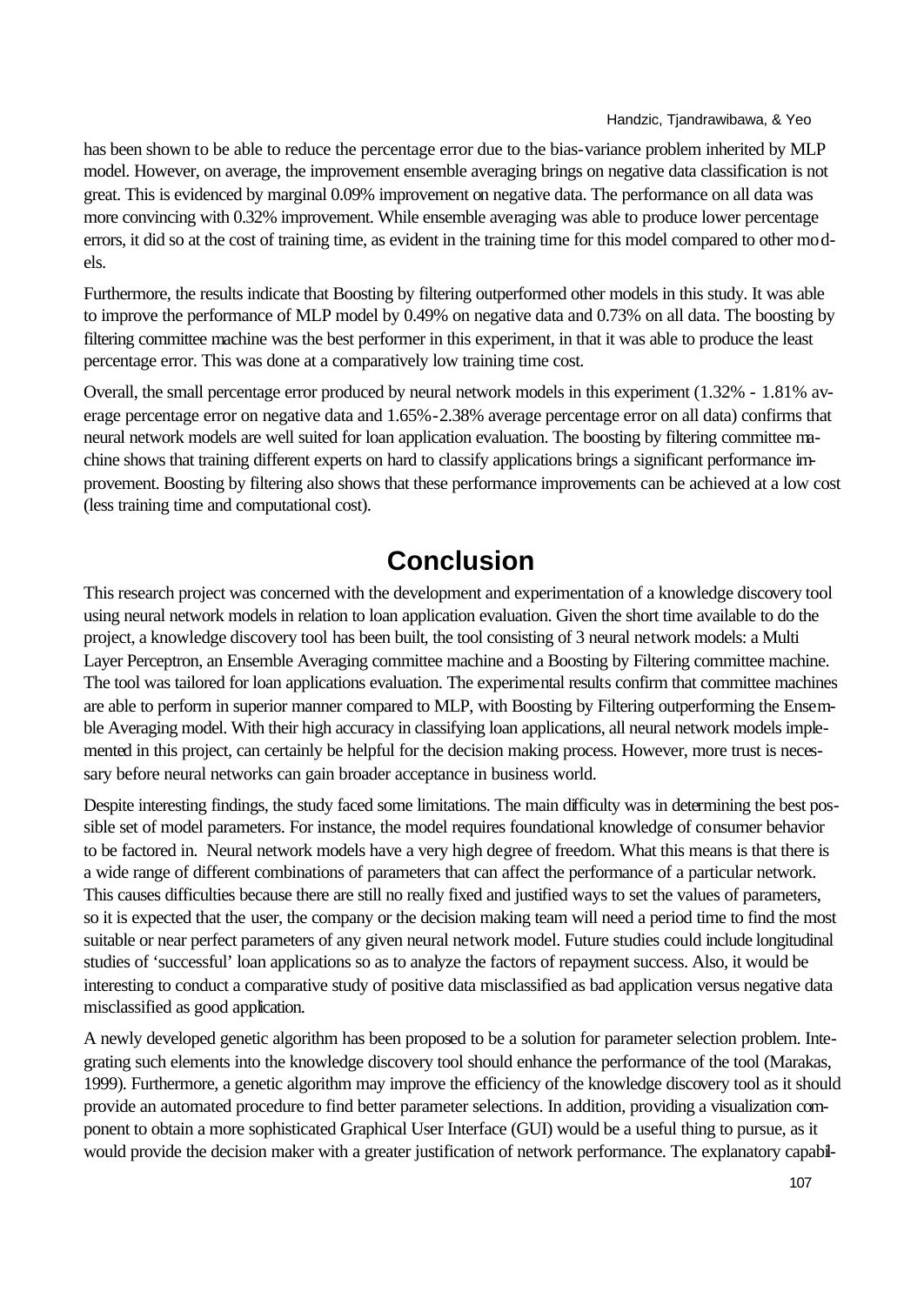ity of neural networks is still a weak point. A knowledge discovery tool using a neural network that is also selfexplanatory would certainly be of major interest to the business world.

## **References**

- Bigus, J.P. (1996). *Data mining with neural networks: Solving business problems from application development to decision support*. McGraw Hill, USA.
- Desai, V.S., Convay, D.G., Crook, J.N. & Overstree, G.A. (1997). Credit scoring models in the credit union improvement using neural networks and genetic algorithms. *IMA J Mathematics Applied in Business and Industry, 8*, 323-346.
- FAQ*.* (2002). Retrieved June 5, 2002, from http://ftp.sas.com/pub/neural/FAQ.html
- Galindo, J. & Tamayo, P. (1997). Credit risk assessment using statistical and machine learning methods as an ingredient for financial intermediaries risk modeling. Retrieved June 5, 2002, from http://www.defaultrisk.com/pp
- Glorfeld, L.W. & Hardgrave, B.C. (1996). An improved method for developing neural networks: The case of evaluating commercial loan creditworthiness. *Computer Operation Research, 23* (10), 933-944.
- Handzic, M. & Aurum, A. (2001). Knowledge discovery: Some empirical evidence and directions for future research. *Proceedings of the 5th. International Conference on Wirtschafts Informatics (WI'2001)*, 19-21 September, Augsburg, Ge rmany.
- Malhorta, R. & Malhorta, D.K. (2001). Evaluating consumer loans using neural networks. Retrieved June 5, 2002, from http://www.efmaefm.org/MalhortaDavinder/MalhortaDavinder1.pdf
- Marakas, G.M. (1999). *Decision support systems in the twenty-first century*. Prentice Hall, New Jersey, USA.
- Mitchell, T. (1997). *Machine learning*. McGraw Hill, USA.
- Nittis, F.D., Teachioli, G. & Zorat, A. (1998). Consumer loan classification using artificial neural networks. Retrieved June 6, 2002, from www.neuricam.com/neuricam/docs/papers/EIS98.pdf
- Smith, K.A. (1999). *Introduction to neural networks and data mining for business applications*. Eruditions Publishing, Australia.
- Thomas, L.C. (1998). A survey of credit and behavioural scoring: Forecsting financial risk of lending to customers. Retrieved June 5, 2002, from www.bus.ed.ac.uk/working\_papers/full\_text/crc9902.pdf
- Yobas, M.B., Crook, J.N. & Ross, P. (1997). Credit scoring using neural and evolutionary techniques. Working Paper 97/2, Credit Research Centre, University of Edinburgh. Retrieved June 5, 2002, from http://www.dai.ed.ac.uk/papers/documents/mt9687.html
- Haykin, S. (1999). *Neural networks: A comprehensive foundation*. Prentice-Hall, New Jersey, USA.
- Shapire, R.E. (1990). The strength of weak le arnability. *Machine Learning, 5*, 197-227.
- Volker, T. (2001). Committee machines. *Handbook for Neural Network Processing*. CRC Press.
- Perrone, M.P. (1993). *Improving regression estimation: Averaging methods for variance reduction with extensions to general convex measure optimization*. PhD Thesis, Brown University, Rhode Island. Retrieved June 5, 2002, from http://citeseer.nj.nec.com/perrone93improving.html

# **Biography**

**Dr. Meliha Handzic** is a senior academic at the School of Information Systems, Technology and Management, University of New South Wales. She is the founder and the group leader of Knowledge Management Research Group (kmRg). Her main research interest is in the area of Knowledge Management and Decision Support. Meliha has over 50 research papers published on these topics.

**Felix Tjandrawibawa** is an undergraduate student in Computer Science and Engineering at the University of New South Wales. His particular interest lies in research, development and application of neural networks in decision making tasks.

108